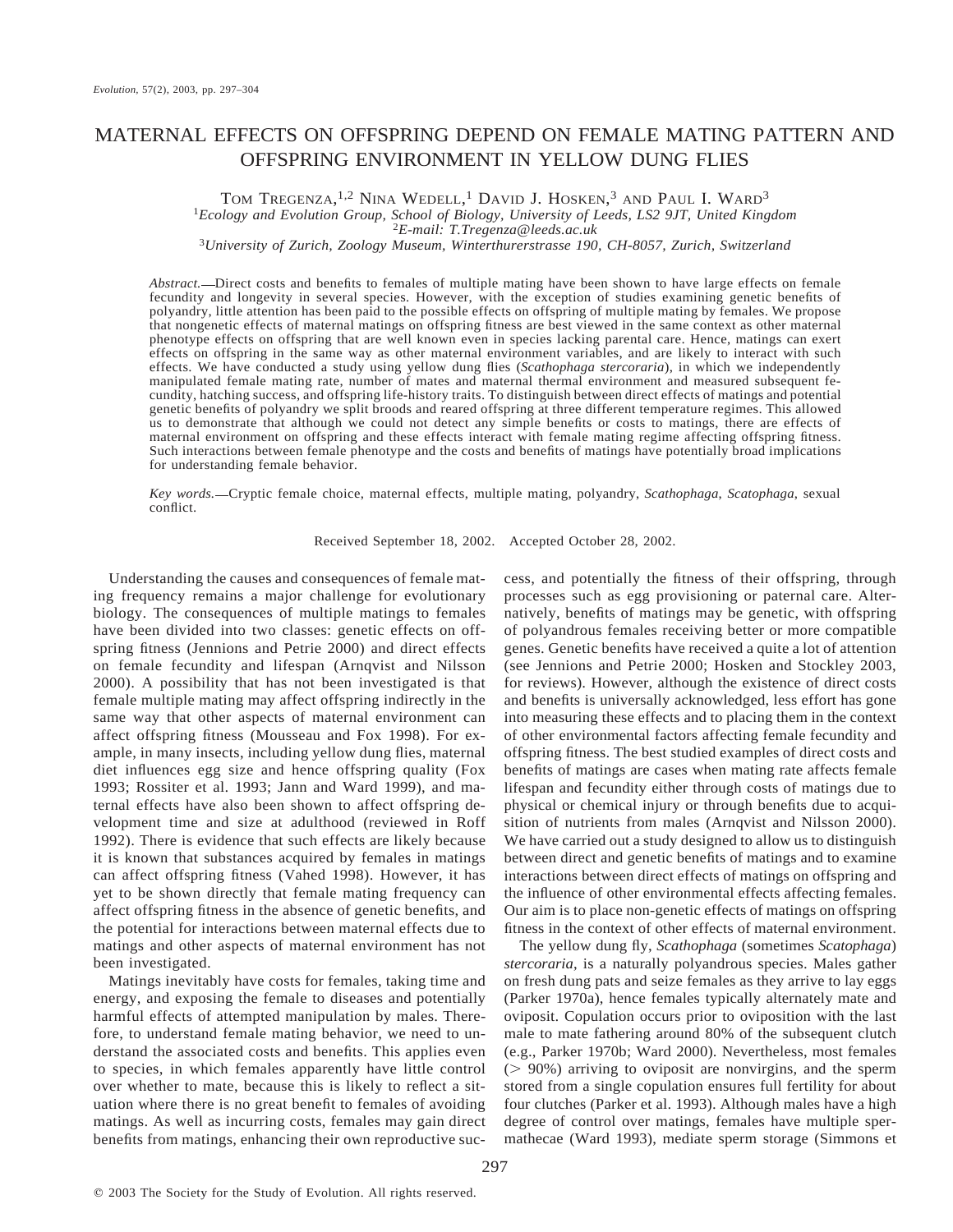al. 1999; Hosken and Ward 2000), and are able to differentially store (Otronen et al. 1997) and use sperm (Ward 2000). There is evidence that female *S. stercoraria* can exercise postcopulatory choice according to male genotype and environmental temperature (Ward 1998; Ward 2000). Larval performance and pupal mass vary depending on genotype by temperature interactions (Ward 1998), suggesting that cryptic female choice may enable females to increase offspring fitness by using sperm from males whose genotype is suited to prevailing environmental conditions (Ward et al. 2002). Strong maternal effects on offspring fitness have also been documented (Jann and Ward 1999).

To examine effects of mating regime, including maternally mediated effects due to costs and benefits of matings *per se* in the yellow dung fly, we conducted a study in which females were maintained at three different temperature regimes and: (1) mated once to one male, (2) twice to one male, or (3) once each to two males, and their offspring divided and reared at three different temperature regimes. This design allows us to examine effects of number of matings by comparing treatments 1 and 2, and the effects of mating to two different males by comparing treatments 2 and 3. Maintaining females under different environmental conditions also allows us to examine maternal effects that arise from environmental effects on adult females.

Our study was designed to test several specific hypotheses:

1) *Are there nongenetic benefits or costs of matings?* These include effects on females such as avoidance of sperm limitation and acquisition of nutrients or oviposition stimulants in the ejaculate, and effects on offspring through maternal effects. These would predict differences in egg laying, fertility, or offspring traits between females mated once and females mated twice.

2) *Are there genetic benefits of polyandry for embryonic viability?* If polyandrous females have more viable offspring, as found in similar studies in other animals (see Jennions and Petrie 2000; Tregenza and Wedell 2000; Zeh and Zeh 2001), females mated to two different males should have higher offspring viability than those mated twice to the same male.

3) *Do offspring of polyandrous females have less variation in fitness related traits across thermal environments?* There is genetic variation in optimal larval development temperature in yellow dung flies (Ward 1998). By splitting broods between different temperature regimes and examining whether polyandrous females have offspring with less variation in fitness related traits across environments, we can test the hypothesis that polyandry is beneficial because it increases offspring diversity.

4) *Are there maternal effects on offspring life histories?* The effects on offspring of maternal environment demonstrate the potential for offspring fitness to be affected by costs and benefits to the female of mating. Maternal size, nutrition, and age all influence egg size, offspring survival, and size at adulthood (Jann and Ward 1999), but more subtle effects such as the influence of adult female environment have not been investigated.

5) *Are there interactions between maternal effects and mating regime affecting offspring viability and life histories?* Interactions between maternal effects and mating regimes may occur because females in different conditions may experience different levels of costs or benefits from matings. For instance, males might invest less in females reared under suboptimal conditions, or such females might experience greater costs of attempted manipulation by males. Effects of this type would predict interactions between female mating regime and female rearing temperature affecting offspring viability and life histories.

### MATERIALS AND METHODS

Female dung flies had eclosed at least 14 days prior to our experiments. All females were virgins derived from a stock reared in the laboratory for five generations using standard methods (Ward 1993): 16 h light period, 8 h dark photoperiod, and a larval temperature of 16°C. Following emergence, females were kept at one of three temperature regimes: (1) constant 11<sup>o</sup>C; (2) constant 19<sup>o</sup>C; or (3) a temperature set at  $22^{\circ}$ C during the light period and  $13^{\circ}$ C during the dark period (the ''variable'' regime). These assorted temperature regimes create differences in maternal condition with potential implications for maternal effects. For example, it has been shown that egg volume is negatively related to temperature from  $11-23^{\circ}$ C in both the laboratory and field, and smaller eggs typically perform poorly (e.g., have higher mortality). Additionally, egg size increases in the wild as temperatures fall from September to November (Blanckenhorn 2000), and it is also probable that maternal rearing temperature influences egg quality. As with all ectotherms, larval development time is also positively associated with temperature, but performance is maximized at intermediate temperatures. Laboratory studies have shown that in *S. stercoraria*, a rearing temperature of  $19^{\circ}$ C is associated with low mortality and fast development time (Blanckenhorn 2000). The  $11^{\circ}$ C constant temperature treatment approximates spring and fall temperatures at low altitude sites in Switzerland where mean temperature is about  $8-11^{\circ}$ C and mean variation is very small, whereas the higher variable temperature simulates summer conditions (high mean and greater variation) (Blanckenhorn 1997).

Male flies were caught on and around dung pats near Fehraltorf, Switzerland (the same population from which females were originally sourced) two days prior to being used in the experiments, and were then kept in individual vials provided with excess food (sugar crystals and live *Drosophila*) and water. Thirty-six females from each maintenance temperature were allocated at random to one of three treatments: (1) one mating to one male; (2) two matings to the same male; (3) one mating to each of two different males.

To control conditions for mating, egg laying, and rearing as much as possible, on day one, 36 females were allocated to each of groups 2 and 3 and were each mated once. On day two, females from groups 2 and 3 were mated a second time, and a further 36 females allocated to group 1 were also mated. The 24 h interval between matings creates an opportunity for potential direct costs or benefits of mating to influence the females' eggs in the doubly mated groups. On both days, matings of females from the different treatment groups were temporally alternated to control for possible effects of time of mating. Matings were staged by placing a male and female together in a vial in a sunlit window. The vial contained a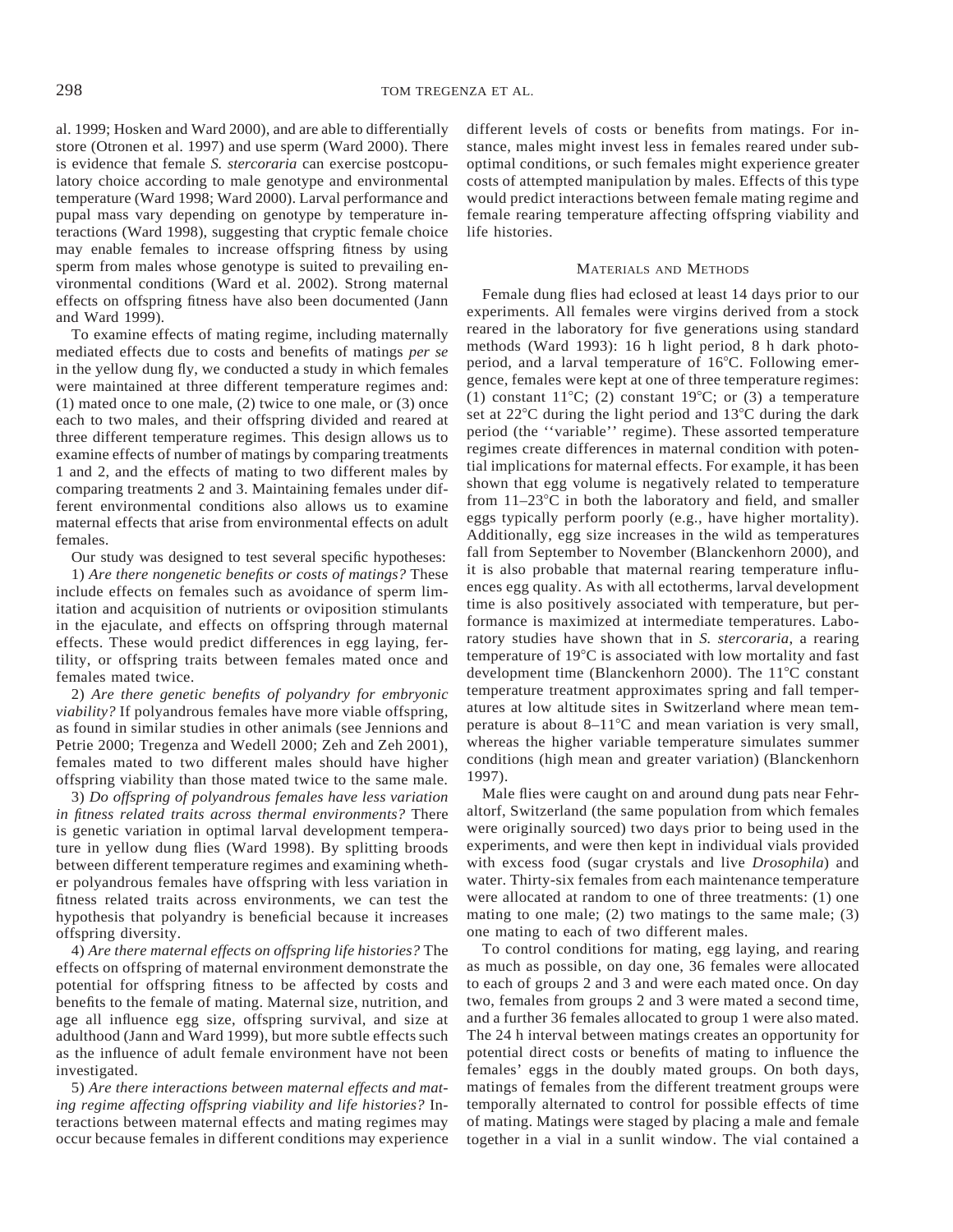

FIG. 1. Experimental design. There are three mating treatments, all of which use females maintained under three different temperature regimes. In treatment 1 females mate only once; in treatment 2 they mate twice to the same male; in treatment 3 they mate twice to two males, and males are switched between females so there are no systematic differences in male mating experience across treatments. Flies in treatment 1 are allocated their single mating on the same day as flies in treatments 2 and 3 mate for the second time, so eggs are laid at the same time across treatments. Three batches of 10 eggs from each female are then allowed to hatch and the offspring reared to adulthood at each of three temperature regimes.

piece of filter paper with a smear of cow dung that helps stimulate copulation, presumably because matings naturally occur in close proximity to dung. To control for differences in the mating of males, each treatment group used the same number of males as females, so males in group 3 were switched between females while those in group 2 mated again to the same female (Fig. 1). Immediately following their last mating on day two, females were placed in a vial with a teaspoonful of dung and allowed to oviposit at  $21^{\circ}$ C. Females typically lay all their mature eggs in a single clutch (Jann and Ward 1999). Once they had ceased oviposition, females were placed in an Eppendorf tube and frozen at  $-20^{\circ}$ C. Any females that failed to oviposit were placed in a vial with food and water and left overnight before being given additional laying opportunities one and five days later. Eleven females died without laying eggs and two failed to lay any eggs. All these females were excluded from subsequent analyses.

from each female equally between three damp pieces of filter paper and discarded the remainder. The pieces of filter paper and eggs were placed into containers with overabundant dung for the developing larvae ( $> 2$  g/larva) (Amano 1983). Vials were divided between incubators set at 16 h light, 8 h dark, and at three different temperature regimes: (1) constant  $18^{\circ}$ C; (2) constant  $24^{\circ}$ C; (3) and a variable regime in which the 16 h light period was at  $20^{\circ}$ C and the 8 h dark period was at 14°C. These temperature regimes differ from those used to rear the parental females because we wanted to ensure maximum survivorship of mothers and also maximize the probability of detecting effects in the offspring. At  $11^{\circ}$ C preemergent flies typically enter diapause until the temperature increases, so although adults can be maintained at  $11^{\circ}C$ , directly developing offspring cannot be reared at this temperature. Similarly, adult flies could not be maintained at  $24^{\circ}$ C or they would have died too quickly. The variable temperature regime was intended to produce a mean development time similar to  $18^{\circ}$ C despite a lower mean temperature (Blanckenhorn 1999), because development time decreases faster than linearly with temperature, although in fact flies developed slightly faster under the variable than the  $18^{\circ}$ C regime (Table 1).

eggs produced (under a microscope). We divided 30 eggs

After 48 hours we checked eggs under a microscope and counted the number that had hatched successfully by recording empty chorions. The majority of eggs hatch after around 24 h (Parker 1970a), so our approach gives an unbiased estimate of hatching success, which is likely to be a slight underestimate because a small proportion may hatch subsequently when it is difficult to observe them because of fungal growth on the dung surface. Emerging larvae crawled off the filter paper and burrowed into the dung. Subsequently, we monitored vials daily, removing newly eclosed adults, recording their sex, mass, and development time (egg laying to emergence).

Because our male parental generation flies were wild, their mass will depend on recent nutrition; hence, rather than mass, we used hind-tibia length as a measure of size in parents: This correlates well with overall body size (Ward and Simmons 1991), and was measured using a dissecting microscope and graticule.

### **RESULTS**

# *Are There Direct or Indirect Effects of Mating Regime? (Hypotheses 1 and 2)*

*Egg laying and hatching success.* The number of eggs laid did not differ between treatment groups (mating regime and

Immediately after oviposition, we counted the number of

TABLE 1. Offspring life-history traits (mean with standard errors in parentheses). Mating treatments are pooled. Numbers of adults emerging are from a potential maximum of five individuals of each sex.  $N =$  the number of sibling groups from which subsequent means are taken. See text for details of rearing regimes.

| Offspring<br>rearing<br>temperature<br>regime | Ν  | Number of<br>adult males | Number of<br>adult females | Male<br>${\rm mass/mg}$ | Female<br>mass/mg | Male<br>development<br>time/days | Female<br>development<br>time/days |
|-----------------------------------------------|----|--------------------------|----------------------------|-------------------------|-------------------|----------------------------------|------------------------------------|
| $18^{\circ}$ C                                | 63 | 4.25(0.19)               | 3.90(0.16)                 | 25.33(0.40)             | 15.72(0.24)       | 27.24(0.12)                      | 26.00(0.13)                        |
| $24^{\circ}$ C                                | 48 | 4.02(0.21)               | 3.65(0.17)                 | 18.37 (0.41)            | 11.78(0.21)       | 20.32(0.13)                      | 19.34(0.11)                        |
| Variable                                      | 55 | 3.95(0.22)               | 4.49(0.19)                 | 21.80 (0.36)            | 13.46 (0.21)      | 28.79 (0.18)                     | 27.52 (0.19)                       |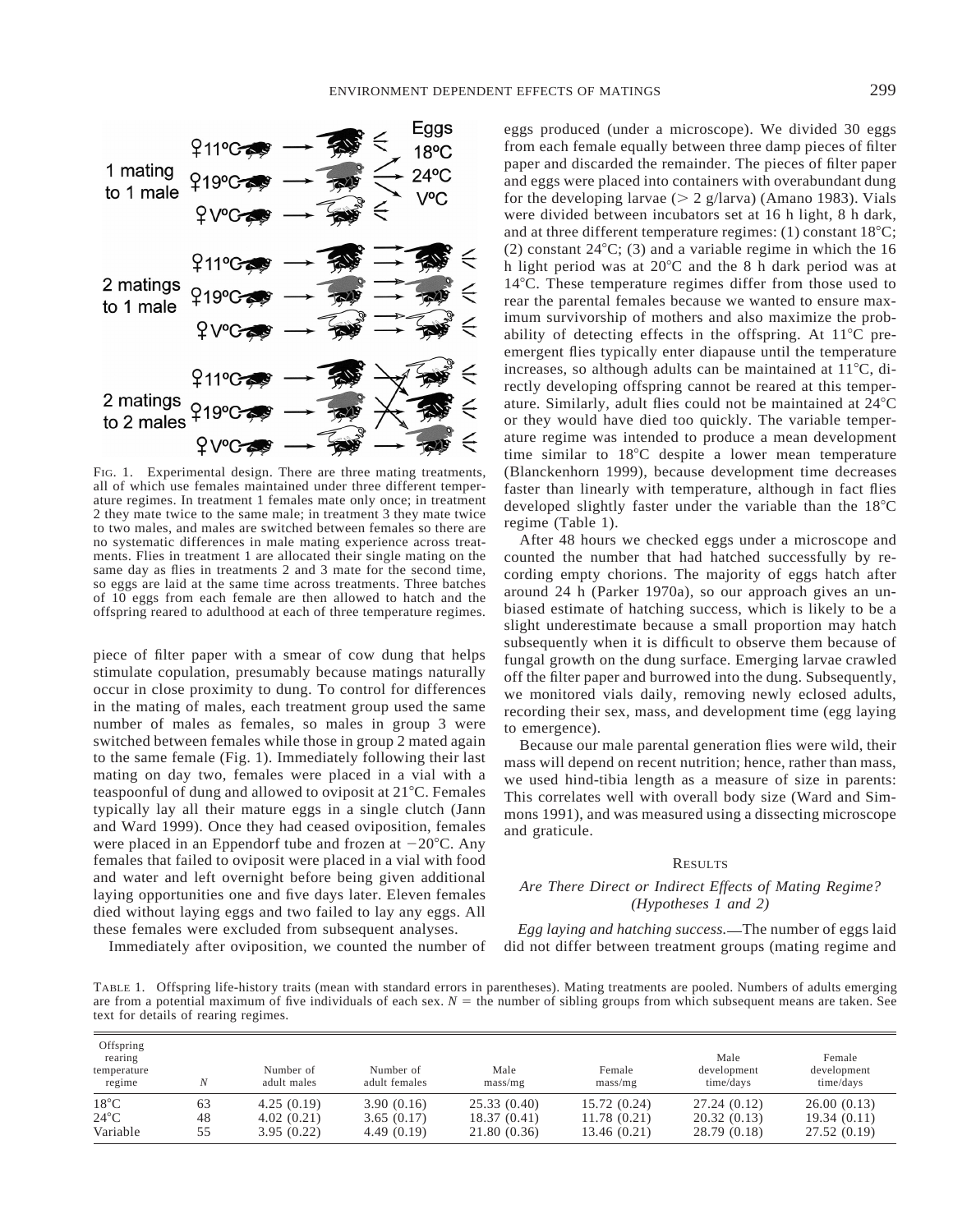

FIG. 2. The relationship between mating treatment, maternal environment, and egg hatching success. Bars are standard errors.

maternal temperature regime) and the interaction was also nonsignificant, (two-way analysis of covariance (ANCOVA) with female size as a covariate: mating regime  $F_{2,85} = 1.40$ ,  $P = 0.25$ ; female environment  $F_{2,85} = 0.68$ ,  $P = 0.94$ ; interaction  $F_{4,85} = 0.80$ ,  $P = 0.53$ ; there was a strong effect of female size  $F_{1,91} = 12.3$ ,  $P = 0.001$ ; mean number of eggs  $\pm$  SE = 55.5  $\pm$  1.76). Similarly the proportion of eggs hatching did not differ between treatment groups (main effects in ANOVA with mating regime and female environment as factors and reflected square root transformed, square root (constant –x), mean hatching success: mating regime  $F_{2.86} = 0.39$ ,  $P = 0.68$ ; female environment  $F_{2.86} = 1.94$ ,  $P = 0.15$ ). There was a significant interaction between female environment and mating regime (Fig. 2), described below.

*Offspring life history traits.* - Of our original 36 females in each mating treatment, 21, 22, and 20 females in groups 1, 2, and 3 respectively had offspring of both sexes emerging as adults from all three offspring temperature regimes. Only data from these individuals were used in our analyses, as there is no satisfactory way of dealing with missing data points in repeated measures analyses. For each female, we have three broods reared at different temperatures, within which we have three life-history measures: (1) the number of individuals of each sex emerging as adults (from the 10 eggs); (2) their mean mass; and (3) development time. We did not adjust emergence by the number of eggs observed to have hatched because of the possibility that our measure of hatching success is an underestimate (see Methods); therefore, our successful emergences measure includes hatching success, although the previous analyses indicate that hatching success does not vary between treatments. There were no significant outliers in the data and results of evaluation of assumptions of normality, homogeneity of variance-covariance matrices, linearity, and multicollinearity were satisfactory. We conducted a doubly multivariate repeated measures multivariate analysis of variance (MANOVA) using SPSS, with mating treatment (3 groups) and female environment (3 groups) as factors and number of adults emerging, development time, and adult mass as dependent variables (measures) with the three offspring rearing temperatures as the first level repeated factor, and sex of offspring as a factor within temperature. Maternal size was included as a covariate, as size is known to be heritable in this species (Simmons and Ward 1991). There was indeed a strong effect of maternal size on offspring life histories, the multivariate combination of our three measures,  $(F_{3,51} = 6.26, P = 0.001)$ . However, there were no differences between mating regimes in offspring life histories ( $F_{6,102} = 1.32$ ,  $P = 0.26$ ). This is not a Type-II error resulting from incorporating both maternal maintenance temperature and mating regime in a single experimental design. If a one-way repeated measures MAN-OVA is conducted with group as the only factor, there is still no effect  $(F_{6,114} = 1.72, P = 0.12)$ .

# *Do Offspring of Polyandrous Females Have Less Variation in Fitness-Related Traits across Thermal Environments? (Hypothesis 3)*

Because each female's offspring were split and reared at three different temperatures, we can test this hypothesis by comparing the variance in offspring life-history traits across temperatures between mating treatments (ignoring female maintenance temperature). Mean values of life-history traits were standardized such that within each temperature the mean for each trait was 0 and the standard deviation was 1.0. We then calculated the standard deviation (SD) of offspring trait values across the three temperature regimes for each female. We used these SD's in a repeated measures MANOVA (offspring sex being the repeat) using all three life-history traits (survival, mass, and development time) as the dependent variables and mating treatment as the factor. This revealed an effect of mating treatment on variability of life-history traits across temperatures ( $F_{6,152} = 2.73$ ,  $P = 0.015$ ). A planned contrast indicated that this effect is driven by differences between offspring of polyandrous and those of monandrous females  $(F_{3,76} = 4.70, P = 0.005)$ . Amongst traits, offspring survival differed most between mating treatments  $(F_{1,78} =$ 7.69,  $P = 0.007$ , with less effect of offspring development time ( $F_{1,78} = 3.66$ ,  $P = 0.059$ ), and no significant variation in offspring mass  $(F_{1,78} = 0.83, P = 0.37)$ . However, opposite to our prediction, polyandrous females show more variation in offspring life histories across temperatures than monandrous females. Offspring survival had a SD across temperatures of 0.78 in polyandrous females and 0.59 in monandrous females. For development time, polyandrous mean SD was 0.74 while monandrous was 0.61.

# *Maternal Effects on Life Histories (Hypothesis 4)*

*Egg laying and hatching success.* There were no significant main effects of female environment on egg laying (see Hypotheses 1 and 2) or on egg hatching success, although there were interactions with mating regime (see Hypothesis 5).

*Offspring life history traits.* Although the MANOVA of mating treatment and female environment versus offspring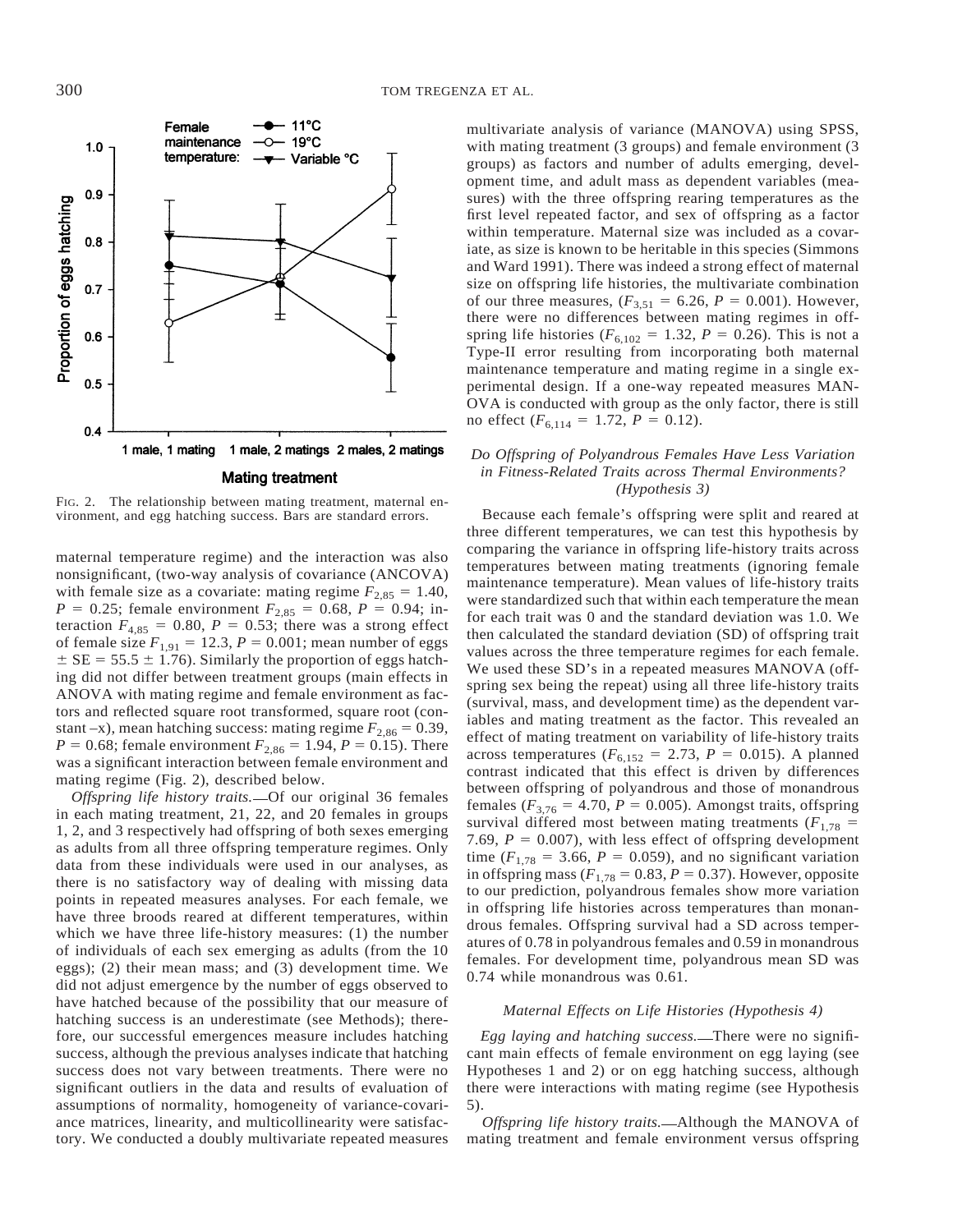

FIG. 3. The relationship between maternal maintenance temperature and number of offspring emerging as adults. Maternal environment influences offspring survival controlling for maternal size through an interaction between offspring sex and maternal rearing temperature. Bars are standard errors.

life-history traits (above) did not reveal any differences between mating regimes, it did show a strong effect of maternal environment on combined offspring life-history traits  $(F_{6,104})$  $= 3.16$ ,  $P = 0.007$ ). Univariate between-subjects tests on the three life-history variables revealed that female environment affected the number of offspring that emerge as adults  $(F_{4,54})$  $= 6.38, P = 0.003$ ) (Fig. 3), but not their mass ( $F_{4,54} = 0.29$ ,  $P = 0.89$  or development time ( $F_{4,54} = 1.56$ ,  $P = 0.20$ ). This effect is unlikely to be due to differences in hatching success because this did not vary with female environment (see above).

Because the effect of maternal environment could be a result of differences in body size between females maintained at different temperatures, we added female size as a covariate to the analysis. Female size did have a significant effect on offspring life-history traits ( $F_{3,51} = 6.26$ ,  $P = 0.001$ ), but controlling for this did not change the significance of the maternal maintenance temperature effect ( $F_{6,102} = 4.11$ ,  $P =$ 0.001). Maternal size influences all the life-history traits we measured: 18 separate regressions of maternal size against offspring mass, development time, and number emerging. These show that  $r^2$  values are similar across traits. In all three traits, regression slopes are in the same direction (across both sexes and three temperatures): as maternal size increases, the number of adults emerging decreases, development time increases, and body mass increases.

Unsurprisingly, there were differences in offspring life histories between rearing temperature regimes (multivariate within-subjects effect  $F_{6,49} = 849$ ,  $P < 0.001$ ) and between sexes (multivariate within-subjects effect  $F_{3,52} = 492$ ,  $P <$ 0.001); a summary of offspring life-history data is given in Table 1.

# *Interactions between Maternal Effects and Mating Regime (Hypothesis 5)*

*Egg hatching success.* There was a significant interaction between mating treatment and female maintenance temper-

ature affecting the proportion of eggs hatching (Fig. 2) (2 way analysis of variance (ANOVA), mean square root reflected transformed proportional hatching success across the three batches of 10 eggs per female, interaction  $F_{4,86} = 3.40$ ,  $P = 0.013$ ; Mean proportional success  $\pm$  SE = 0.74  $\pm$  0.026). Outliers do not drive this effect, transformed data were normally distributed, and excluding females in which all eggs failed to hatch in at least one batch of 10, does not change the effect ( $F_{4,76} = 3.68$ ,  $P = 0.009$ ). Main effects were nonsignificant: mating regime  $F_{2,86} = 0.39$ ,  $P = 0.68$ ; female environment  $F_{2,86} = 1.94$ ,  $P = 0.15$ .

Offspring life history traits. **Our analysis of offspring life**history traits (see Hypotheses 1 and 2) found no interaction between female environment and mating regime affecting the multivariate combination of offspring life-history traits  $(F_{12,138} = 1.29, P = 0.23).$ 

# **DISCUSSION**

This study reveals that offspring fitness is affected by complex interactions between aspects of the environment experienced by their mother—in this case, the temperature at which she was maintained and her pattern of mating. Additionally, we found that offspring rearing temperature had a greater effect on the life histories of progeny from polyandrous females than those from monandrous females. These findings illustrate the fact that mating behavior is only one factor affecting females and their offspring, and that different factors may combine to affect fitness.

# *Direct and Indirect Effects of Mating Regime*

Our finding that there are no differences between mating treatments in the number of eggs laid is consistent with previous studies in which females were mated different numbers of times to the same male (Stockley and Simmons 1998; Hosken et al. 2002). Female dung flies clearly do not respond to mating more frequently or to mating with two males by laying larger clutches, although such behavior has been shown in several other insect species (Markow et al. 1990; Wilson et al. 1999). This may simply be because females do not visit dung pats until they have a clutch of eggs ready for oviposition and are constrained to lay all their available eggs in a single laying episode.

We found no independent effect of mating treatment on egg viability. Increases in egg and offspring viability in polyandrous females have been shown in several other species including crickets (Tregenza and Wedell 1998; Simmons 2001), reptiles (Madsen et al. 1992; Olsson et al. 1994), birds (Kempenaers et al. 1999; but see Whittingham and Dunn 2001), and mammals (Keil and Sachser 1998). No such benefits are found in this study, suggesting that polyandry in dung flies is not driven by viability benefits to offspring due to co-inheritance of alleles conferring success in sperm competition and offspring viability, or through genetic compatibility effects (Zeh and Zeh 1996). Additionally, females clearly do not suffer from a lack of sperm to fertilize their first clutch when mated to only one male, and previous work indicates full fertility is maintained over four clutches with one copulation (Parker 1970a).

We found no differences between mating regimes in the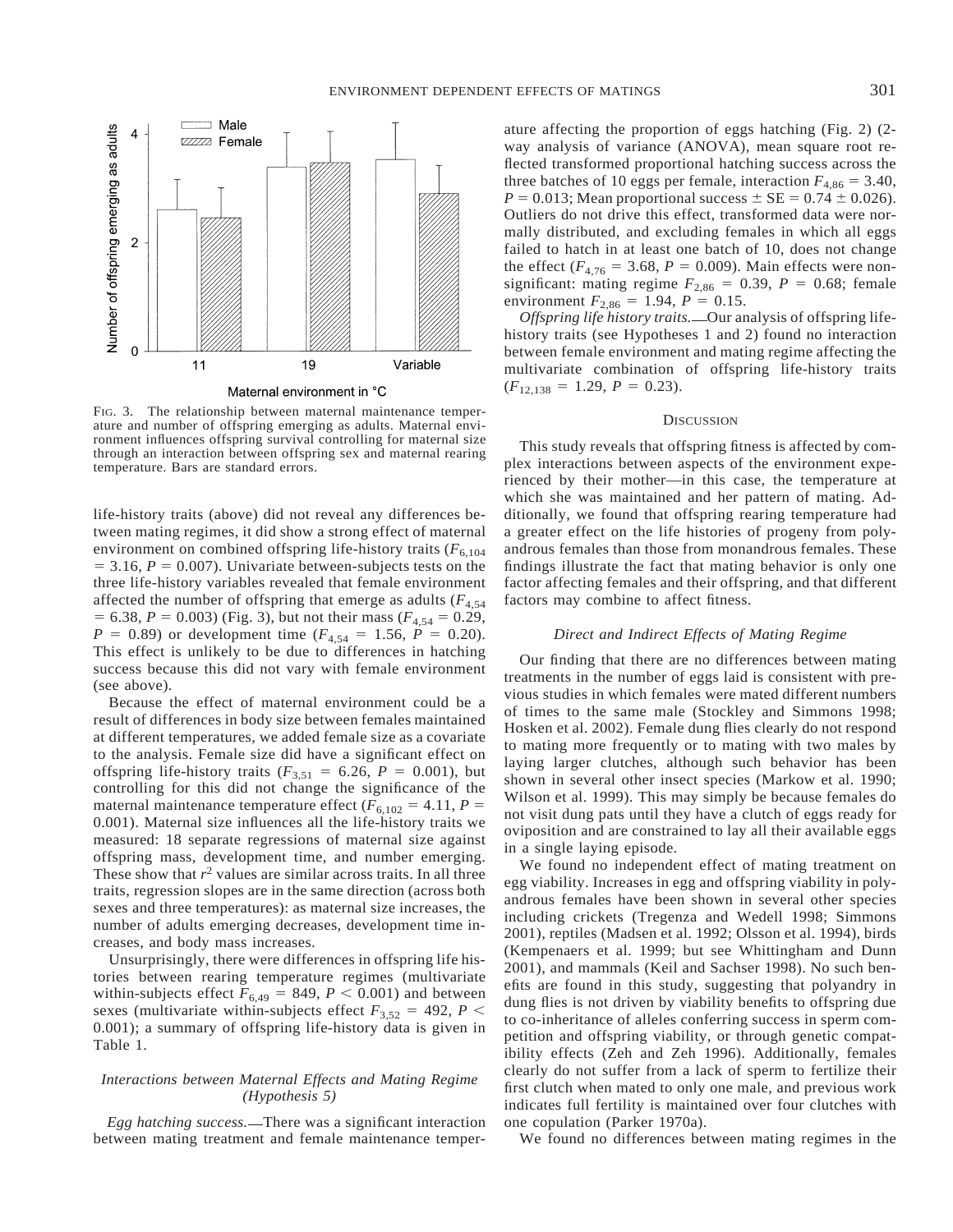mean or variance of three offspring life-history traits: survival to adulthood, adult mass, and development time between regimes (controlling for differences between offspring rearing temperatures). Any effects on female condition caused by mating treatment are clearly not sufficiently large to be detected, as in the majority of previous studies that also show no differences between offspring of polyandrous and monandrous females once they have hatched or been born (see Jennions and Petrie 2000; Tregenza and Wedell 2000; Zeh and Zeh 2001). This is in contrast, however, to Eady et al. (2000) that found that female bruchid beetles mating to different males had reduced offspring survival relative to those mating repeatedly to the same male.

# *Polyandry and Variation in Offspring Fitness across Environments*

When controlling for effects of offspring rearing temperature by using the three temperatures as repeated measures, we found no difference between the offspring of females experiencing different mating regimes in the overall mean or variance in life-history traits. However, when we explicitly examined the level of variation in offspring life-history traits across temperatures within a brood, we found strong effects of female-mating regime. Contrary to our prediction that offspring of polyandrous females might show less variation in performance across environments, our study found greater within family variation across rearing temperatures in offspring of polyandrous females, even though there was no overall mean difference between mating treatments. This result is unexpected and contradictory to the hypothesis that polyandry has genetic benefits to females through increasing the range of environments in which offspring can thrive. One possible explanation is there are some males with genes that confer higher than average fitness at a particular temperature, but lower than average at other temperatures, and other males with genes that have intermediate fitness across temperatures. If there are such temperature specialists and generalists, and the specialists are more likely to prevail in sperm competition (or due to cryptic female choice; Ward 1998), then polyandrous females might show more variation in offspring performance across temperatures, as observed. However, further studies will clearly be needed to test this hypothesis. It is worth noting that the fitness implications of increased variance in offspring life-history traits depend on the relationship between trait value and fitness. Increased variance is associated with increased fitness only when this relationship is concave-up (Hosken and Blanckenhorn 1999), which is unlikely for the traits we measured.

# *Maternal Effects on Offspring Life Histories*

Maternal environment had a strong effect on the number of offspring that emerged as adults (Fig. 3), as females maintained at  $11^{\circ}$ C had lower offspring emergence than the other temperatures. A likely explanation for this pattern is there are maternal effects on larval diapause, as has been demonstrated in several other insects, including dipterans (reviewed by Mousseau and Dingle 1991). Although such an effect has not previously been observed in *Scathophaga*, an increase in diapause frequency in offspring of females maintained at lower temperatures is exactly the pattern seen in species such as the flesh fly *Sarcophaga bullata* (Denlinger 1998). Another possibility is that there may be differences in female investment of eggs at different temperatures. Previous work has shown that mothers reared under nutritional stress have lower egg hatching success and lower survival of offspring to adulthood (Jann and Ward 1999). If female maintenance temperature affects metabolic efficiency, then one might expect effects on offspring survival. Maternal size also affects offspring life-history traits. Larger mothers have larger daughters, with longer development times and lower emergence. This may be due to nongenetic maternal effects, such as those resulting from female maintenance temperature, but is perhaps more likely to reflect heritable variation in these traits. Development time and mass are known to be heritable and positively correlated in this species (Blanckenhorn 1998). The decrease in number of offspring surviving to adulthood with increased maternal size is intriguing because it represents a potential cost to large female size that may counterbalance the many benefits to large size in this species (e.g., Borgia 1981; Jann et al. 2000).

### *Interactions between Maternal Effects and Mating Regime*

Because matings invariably have costs and benefits, these effects may interact with other influences on female fitness, notably environmental factors. Such interactions would mean that optimal mating strategies differ between females according to their phenotypic condition. We found an interaction between female environment and mating regime, affecting egg-hatching success. Fig. 2 indicates that the interaction is primarily driven by the difference between females maintained at  $19^{\circ}$ C and those maintained at  $11^{\circ}$ C or under a variable regime, and through greater influence of maternal temperature on the egg viability of polyandrous females. The cause of this difference is unclear. Perhaps only females maintained under optimal conditions are able to benefit from polyandry through increased fertilization success of genetically superior or more compatible males. Clearly, further investigations are needed, particularly because if there are indeed differences in costs of mating based on female phenotypic condition, this will create selection on females to make state dependent decisions (McFarland 1977) over matings, with broad implications for sexual selection.

### *Conclusions*

Our study shows that the effect of female-mating regime on offspring fitness is dependent on complex interactions with other maternal effects and offspring environment. Although this makes it difficult to put any straightforward interpretation on our results, they clearly reveal that there are subtle costs and benefits of female-mating pattern that may only be seen when a species's ecology, particularly the environment of both mother and offspring, is taken into account. Past studies have concentrated on the potential for genetic benefits of polyandry and the effects of female-mating pattern on her own fecundity. This study shows we should also consider how the costs and benefits to females of matings may affect offspring fitness, and how these effects may interact with other maternal effects.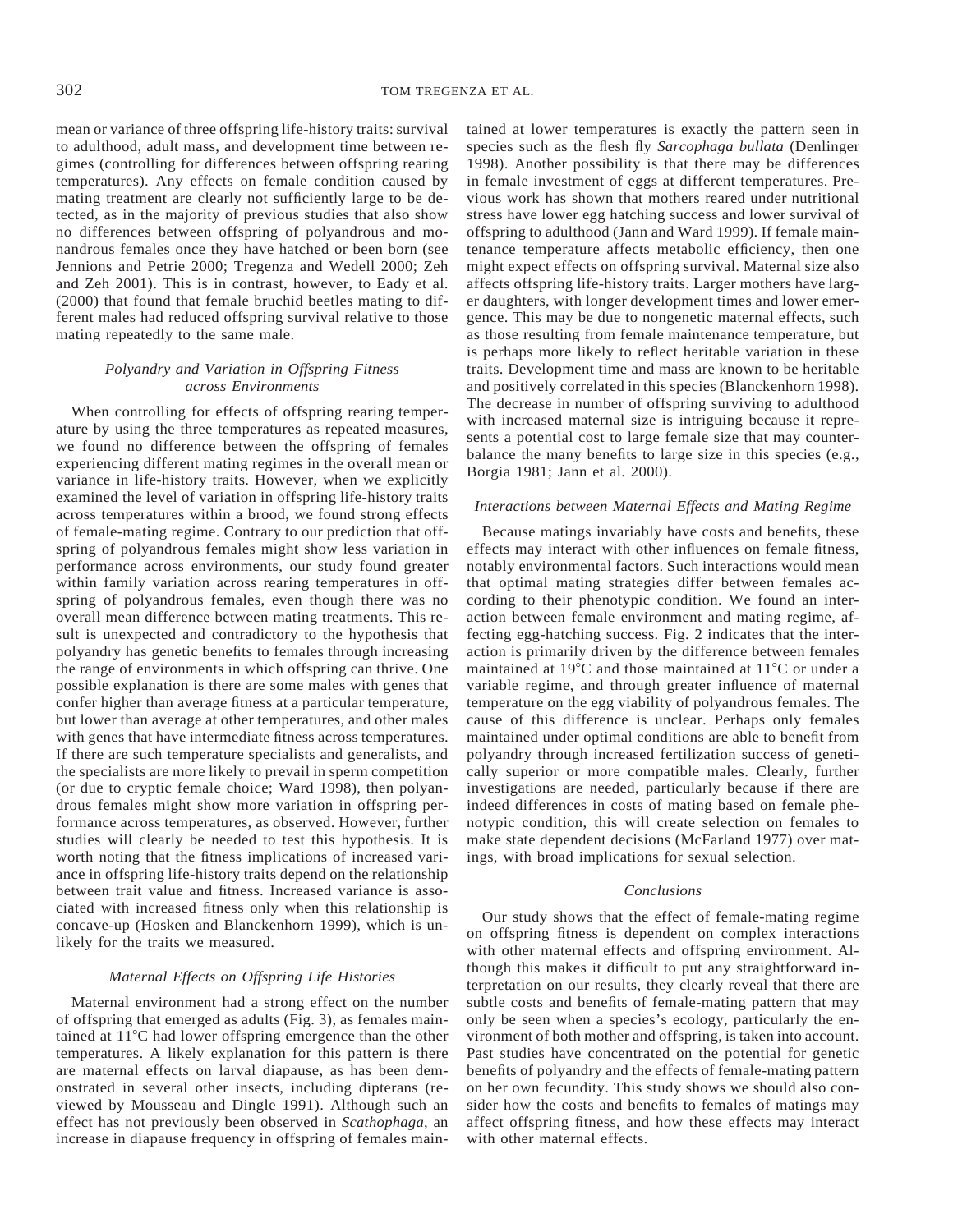### **ACKNOWLEDGMENTS**

We thank J. Fanti for technical assistance and W. Blanckenhorn, R. K. Butlin, D. Shuker, L.W. Simmons, K. Shaw, P. Dunn and three anonymous referees for comments on earlier versions of the manuscript. T. Tregenza and N. Wedell are supported by Royal Society fellowships. D. Hosken and P. Ward are supported by the Swiss National Fund.

#### LITERATURE CITED

- Amano, K. 1983. Studies on the intraspecific competition in dung breeding flies. 1. Effects on larval density in yellow dung fly *Scathophaga stercoraria* (Diptera: Scathophagidae). Jpn. J. Sanit. Zool. 34:165–175.
- Arnqvist, G., and T. Nilsson. 2000. The evolution of polyandry: multiple mating and female fitness in insects. Anim. Behav. 60: 145–164.
- Blanckenhorn, W. U. 1997. Altitudinal life history variation in the dung fly *Scathophaga stercoraria* and *Sepsis cynipsea*. Oecologia 109:342–352.
	- -. 1998. Adaptive phenotypic plasticity in growth, development, and body size in the yellow dung fly. Evolution 52: 1394–1407.
	- ———. 1999. Different growth responses to temperature and resource limitation in three fly species with similar life histories. Evol. Ecol. 13:395–409.
- -. 2000. Temperature effects on egg size and their fitness consequences in the yellow dung fly *Scathophaga stercoraria*. Evol. Ecol. 14:627–643.
- Borgia, G. 1981. Mate selection in the fly *Scathophaga stercoraria*: female choice in a male-controlled system. Anim. Behav. 29: 71–80.
- Denlinger, D. L. 1998. Maternal control of fly diapause. Pp. 275– 287 *in* T. A. Mousseau and C. W. Fox, eds. Maternal effects as adaptations. Oxford Univ. Press, New York.
- Eady, P. E., N. Wilson, and M. Jackson. 2000. Copulating with multiple mates enhances female fecundity but not egg-to-adult survival in the bruchid beetle *Callosobruchus maculatus*. Evolution 54:2161–2165.
- Fox, C. W. 1993. The influence of maternal age and mating frequency on egg size and offspring performance in *Callosobruchus maculatus* (Coleoptera, Bruchidae). Oecologia 96:139–146.
- Hosken, D. J., and W. U. Blanckenhorn. 1999. Female multiple mating, inbreeding avoidance, and fitness: it is not only the magnitude of costs and benefits that counts. Behav. Ecol. 10: 462–464.
- Hosken, D. J., and P. Stockley. 2003. Benefits of polyandry: a life history perspective. Evol. Biol. 33:173–194.
- Hosken, D. J., E. Uhia, and P. I. Ward. 2002. The function of female accessory reproductive gland secretion and a cost to polyandry in the yellow dung fly. Physiol. Entomol. 27:87–91.
- Hosken, D. J., and P. I. Ward. 2000. Copula in yellow dung flies (*Scathophaga stercoraria*): Investigating sperm competition models by histological observation. J. Insect Physiol. 46: 1355–1363.
- Jann, P., W. U. Blanckenhorn, and P. I. Ward. 2000. Temporal and microspatial variation in the intensities of natural and sexual selection in the yellow dung fly *Scathophaga stercoraria*. J. Evol. Biol. 13:927–938.
- Jann, P., and P. I. Ward. 1999. Maternal effects and their consequences for offspring fitness in the yellow dung fly. Funct. Ecol. 13:51–58.
- Jennions, M. D., and M. Petrie. 2000. Why do females mate multiply? A review of the genetic benefits. Biol. Rev. Camb. Philos. Soc. 75:21–64.
- Keil, A., and N. Sachser. 1998. Reproductive benefits from female promiscuous mating in a small mammal. Ethology 104:897–903.
- Kempenaers, B., B. Congdon, P. Boag, and R. J. Robertson. 1999. Extrapair paternity and egg hatchability in tree swallows: Evi-

dence for the genetic compatibility hypothesis? Behav. Ecol. 10: 304–311.

- Madsen, T., R. Shine, J. Loman, and T. Håkansson. 1992. Why do female adders copulate so frequently? Nature 355:440–441.
- Markow, T. A., P. D. Gallagher, and R. A. Krebs. 1990. Ejaculatederived nutritional contribution and female reproductive success in *Drosophila mojavensis* (Patterson and Crow). Func. Ecol. 4: 67–73.
- McFarland, D. J. 1977. Decision making in animals. Nature 269: 15–21.
- Mousseau, T. A., and H. Dingle. 1991. Maternal effects in insect life histories. Annu. Rev. Entomol. 36:511–534.
- Mousseau, T. A., and C. W. Fox. 1998. Maternal effects as adaptations. Oxford Univ. Press, New York.
- Olsson, M., A. Gullberg, H. Tegelström, T. Madsen, and R. Shine. 1994. Can female adders multiply? Nature 369:528.
- Otronen, M., P. Reguera, and P. I. Ward. 1997. Sperm storage in the yellow dung fly *Scathophaga stercoraria*: identifying the sperm of competing males in separate female spermathecae. Ethology 103:844–854.
- Parker, G. A. 1970a. The reproductive behavior and the nature of sexual selection in *Scatophaga stercoraria* L. (Diptera: Scatophagidae)—I. Diurnal and seasonal changes in population density around the site of mating and oviposition. J. Anim. Ecol. 39:185–204.
- ———. 1970b. The reproductive behavior and the nature of sexual selection in *Scatophaga stercoraria* L. (Diptera: Scatophagidae) VII. The origin and evolution of the passive phase. Evolution 24:774–788.
- Parker, G. A., L. W. Simmons, and P. I. Ward. 1993. Optimal copula duration in dung flies—effects of frequency—dependence and female mating status. Behav. Ecol. Sociobiol. 32:157–166.
- Roff, D. A. 1992. The evolution of life histories: theory and analysis. Chapman and Hall, New York.
- Rossiter, M. C., D. L. Coxfoster, and M. A. Briggs. 1993. Initiation of maternal effects in *Lymantria dispar*—genetic and ecological components of egg provisioning. J. Evol. Biol. 6:577–589.
- Simmons, L. W. 2001. The evolution of polyandry: an examination of the genetic incompatibility and good-sperm hypotheses. J. Evol. Biol. 14:585–594.
- Simmons, L. W., G. A. Parker, and P. Stockley. 1999. Sperm displacement in the yellow dung fly, *Scatophaga stercoraria*: an investigation of male and female processes. Am. Nat. 153: 302–314.
- Simmons, L. W., and P. I. Ward. 1991. The heritability of sexually dimorphic traits in the yellow dung fly *Scathophaga-stercoraria* (L). J. Evol. Biol. 4:593–601.
- Stockley, P., and L. W. Simmons. 1998. Consequences of sperm displacement for female dung flies, *Scatophaga stercoraria*. Proc. R. Soc. Lond. B. 265:1755–1760.
- Tregenza, T., and N. Wedell. 1998. Benefits of multiple mates in the cricket *Gryllus bimaculatus*. Evolution 52:1726–1730.
- ———. 2000. Genetic compatibility, mate choice and patterns of parentage. Mol. Ecol. 9:1013–1027.
- Vahed, K. 1998. The Function of Nuptial Feeding in Insects: Review of Empirical Studies. Biol. Rev. Camb. Philos. Soc. 73:43–78.
- Ward, P. I. 1993. Females influence sperm storage and use in the yellow dung fly *Scathophaga stercoraria* (L.). Behav. Ecol. Sociobiol. 32:313–319.
- -. 1998. A possible explanation for cryptic female choice in the yellow dung fly, *Scathophaga stercoraria* (L.). Ethology 104: 97–110.

-. 2000. Cryptic female choice in the yellow dung fly *Scathophaga stercoraria* (L.). Evolution 54:1680–1686.

- Ward, P. I., and L. W. Simmons. 1991. Copula duration and testes size in the yellow dung fly, *Scathophaga stercoraria* (L)—the effects of diet, body size, and mating history. Behav. Ecol. Sociobiol. 29:77–85.
- Ward, P. I., J. Vonwil, E. J. Scholte, and E. Knop. 2002. Field experiments on the distributions of eggs of different phosphoglucomutase (PGM) genotypes in the yellow dung fly *Scathophaga stercoraria* (L). Mol. Ecol. 11:1781–1785.
- Whittingham, L. A., and P. O. Dunn. 2001. Survival of extrapair